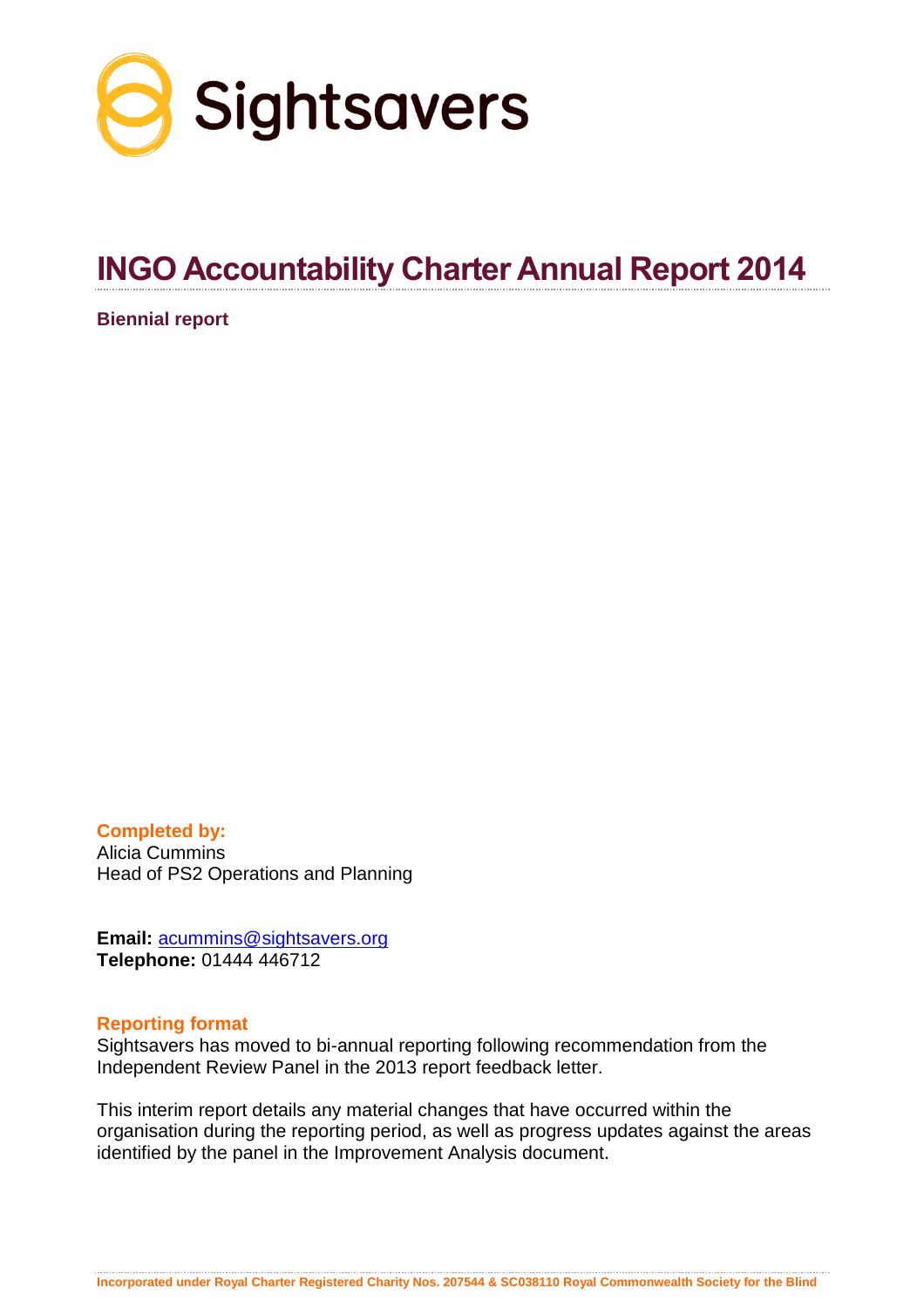### **1. Statement from the most senior decision-maker of the organisation**

In last year's report I set out ten priorities 'for the next few years'. Many of these are commented on in the sections below, but I would like to draw out a few key areas, where we have made significant progress and which are relevant to the accountability agenda.

- Our NTD programmes are all on track and are delivered via large collaborative coalitions. In order to achieve goals the coalitions need to be aligned and work in harmony. These programmes showcase accountability in action, as they can only be achieved in close liaison with the donors, with partners and with the governments in the various countries. We have delivered against promises made only by being transparent with various stakeholders and by listening to their concerns.
- Our new Social inclusion strategy (launched early 2015) was developed in close collaboration with disability groups internationally. We have worked with them too in our advocacy around the SDGs. As at the time of writing, all the indications are that we will see a massive step change for disability in this arena, with the text of the SDGs including people with disabilities both as a core principle and in many of the goals. Historically, the disability movement has been somewhat fragmented, but this time organisations across the world have worked together, holding each other mutually accountable for messages given and speaking with one voice. As a result we have achieved more than I thought we ever would, and this is a great example of advocacy in action.
- We have streamlined our management structures particularly at the regional level, linking our countries more closely to the centre and empowering the Country Directors (who now attend annual board away days). This has enabled us to reduce costs too, along with a couple of successful office moves (in UK and Ghana) which have reduced carbon footprint and improved accessibility as well as reducing overheads.
- Our global fundraising strategy is beginning to bear fruit, with the Million Miracles campaign raising over £10 million. We are investing in other markets, particularly India, where the local board and team are enthusiastic and have worked in partnership with our UK based fundraising team.

We spend a great deal of time with our stakeholders and scan the horizon for new trends so that our decision making is not just internally focused. We work particularly closely with DFID, our biggest donor, working on policies together (such as their new Disability Framework) and our relationship goes beyond just donor and recipient. We recently became a partner of the Bill and Melinda Gates Foundation, leading the 'Uniting to Combat Neglected Tropical Diseases Support Center'. This gives us valuable insight into the concerns of wider constituents in this sector which enables us to adjust our strategies accordingly.

We are constantly hearing from stakeholders that they want our work to be evidence based, and this has become a major thrust of our work (see section 3 below). Our view is that accountability demands this, otherwise how do we properly justify what we do? We are planning to update our website in 2015 and then undertake a major rebuild in 2016. This is a key communication tool and is the place most donors and the general public look at to find out what we do. We already publish a lot of information on it, but I don't think it is good enough yet and want to improve navigability and content, not just for the UK but internationally. This means engaging with a wide range of stakeholders in different countries.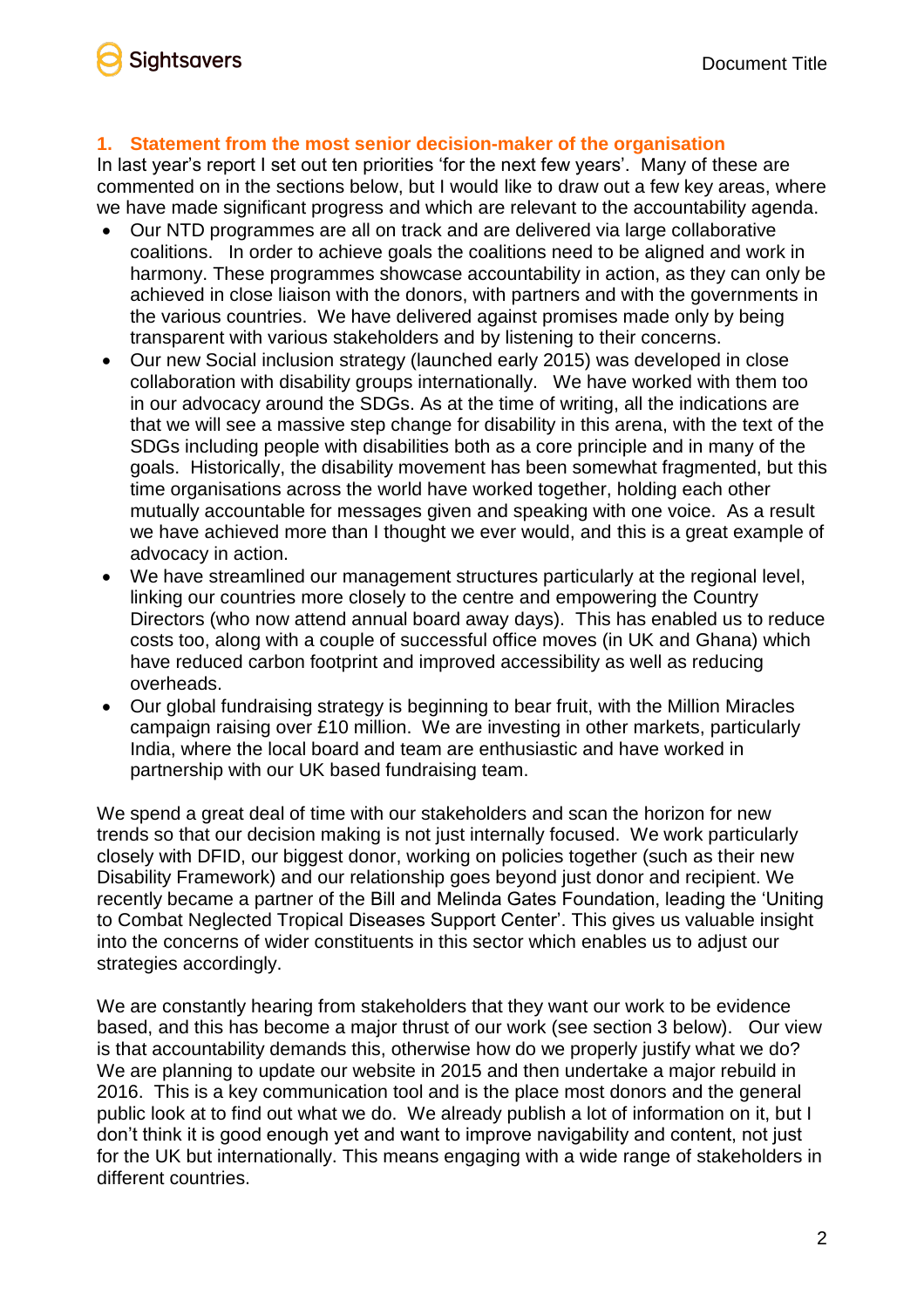

Accountability is featuring more and more in the UK press. There have been a number of high profile events, such as the death of an elderly woman who had received large amounts of charity mail, investigative journalists exposing poor practice in call centres and the collapse of a charity called Kids Company amid accusations of financial mismanagement. These have led to clarion calls for increased regulation of charities.

Now as never before, the trust which the sector commands is under threat. Accountability could not be more important and is front and centre of the decisions we make. We find the Independent Review a useful tool in helping us improve as it offers an objective look at what we do, which complements stakeholder comment. This helps us be more robust in what is becoming an increasingly difficult environment.

Caroline Harper CEO, Sightsavers

**2. Material changes that have occurred within the organisation since last report**

As described in the 2013 report, Sightsavers, in 2014, undertook a review of its Strategy, Implementation and Monitoring (SIM) Card. The primary drivers of the review were twofold, firstly to update the strategic objectives to ensure they remain reflective of the organisation's priorities, approaches and external environment and secondly to replace indicators that weren't providing sufficient or relevant information or evidence to understand performance and support organisational decision making. The review was led by the Planning, Performance and Reporting team and involved key stakeholders from global and country teams. The review provided an opportunity to reinvigorate the strategy map and SIM card across the organisation as the central strategy performance measurement tool. The changes will be presented to the Board of Trustees to be reviewed and adopted at the January 2015 Council meeting. The revised strategy map and SIM Card dashboard can be accessed via our website at the following link [http://www.sightsavers.net/in\\_depth/quality\\_and\\_learning/organisational\\_monitoring/130](http://www.sightsavers.net/in_depth/quality_and_learning/organisational_monitoring/13068.html) [68.html](http://www.sightsavers.net/in_depth/quality_and_learning/organisational_monitoring/13068.html)

The strategic alignment process (SAP) continued into 2014, focused on aligning the eye health, education and social inclusion portfolio with the organisational and thematic strategies. The programme portfolio is now viewed with a global lens across each of the thematic areas, allowing us to make better informed decisions on where to target our projects and interventions, based on identified gaps in the delivery of our strategies, evidence of need and opportunity to have positive impact and added value through Sightsavers' engagement. In 2015 a review of our processes for project design will be conducted to support this new way of working.

The successful recruitment of a Technical Lead for Social Inclusion in May led to the conceptualisation and development of an organisational Empowerment and Inclusion strategy. The strategy will set out our organisational approach to disability inclusion and inclusive programming. The strategy will be shared with the Board of Trustees at the Council meeting in January 2015 to be agreed and finalised. Roll out of the strategy and development of new strategic inclusion projects is planned for 2015.

A departure from the strategic management team led to a redesign of the Global Fundraising Department's management structure. Following this departure, the Global Fundraising Director role was split into two, a Director of Individual Giving and a Director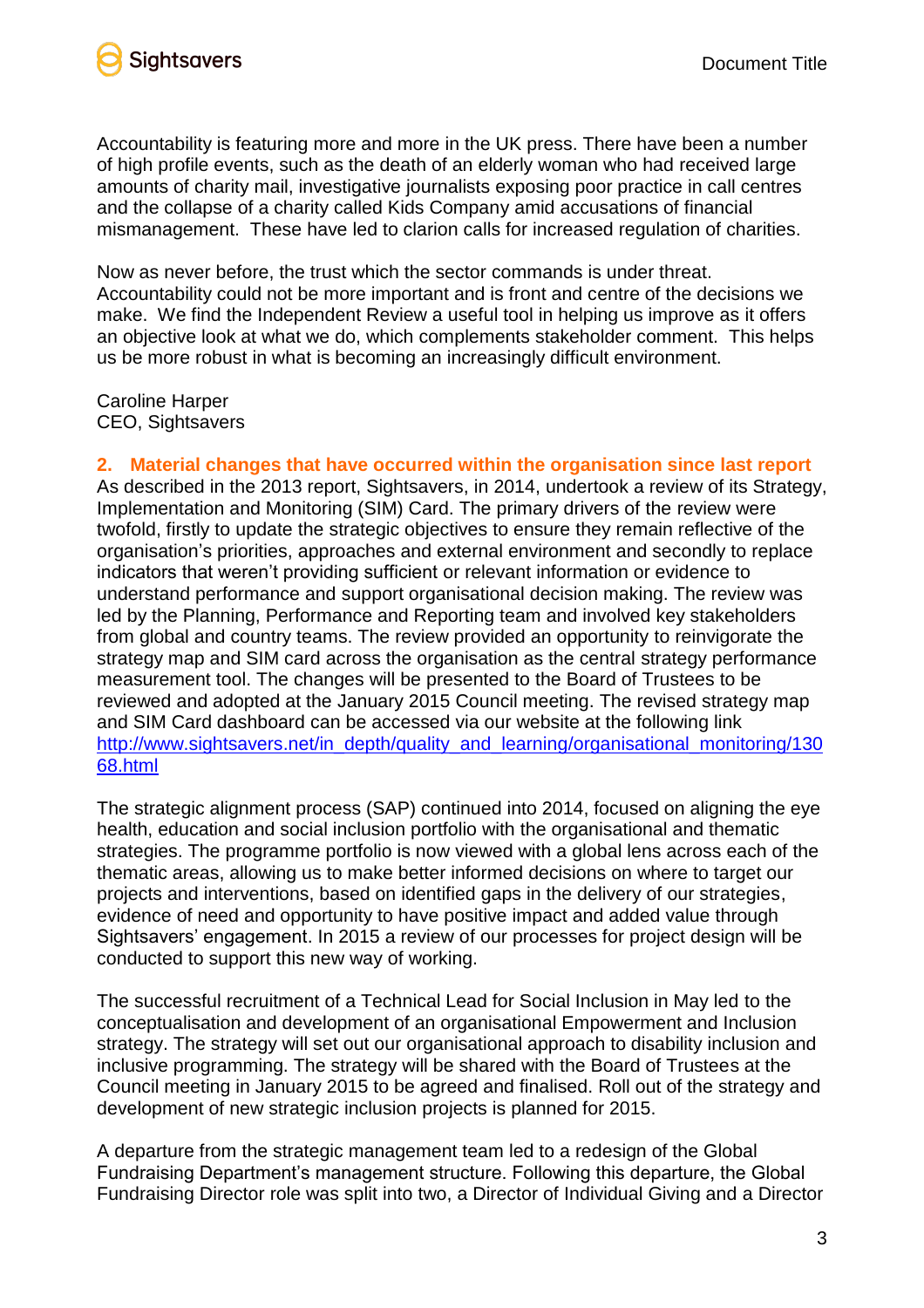

of Major Giving. Both roles now report directly into the CEO. In addition, we successfully recruited a new Director of Strategic Communications.

Development of the Programme Portal, a new system for monitoring project implementation, continued throughout 2014. Regional training sessions were held in December 2014 with country, regional and global staff in attendance. The system is expected to go live in January 2015 and data collection for 2014 output statistics will be gathered using this platform, reducing time spent on manual collection processes. From 2014 this system should enable us to collect output data on a quarterly basis improving oversight and performance management. More information on how the Programme Portal is running will be provided in the 2015 report.

The Neglected Tropical Disease programme continued to grow in 2014, with two Trachoma elimination projects starting implementation. Sightsavers is leading a consortium of International Coalition for Trachoma Control (ICTC) member organisations to deliver two 5 year programmes focused on rapidly increasing work on the elimination of blinding trachoma, funded by DFID and The Queen Elizabeth Diamond Jubilee Trust.

## **3. Progress updates against areas identified by the Independent Review Panel in the Improvement Analysis (November 2014)**

#### **Evidence**

Sightsavers, through its organisational goals and objectives, understands the importance of evidence in demonstrating the achievement of impact and change.

Sightsavers has a number of formalised policies at both the organisational and programmatic level. These policies have been developed to be relevant to the differing contexts in which we operate and, therefore, some policies have a global focus whereas others are specific to regions and countries. Where appropriate, policies linked to our operations are published externally on our website

[\(http://www.sightsavers.net/in\\_depth/policy/default.html\)](http://www.sightsavers.net/in_depth/policy/default.html) however HR policies with an internal focus are not always shared externally. All policies are housed on our internal intranet and employees are required, as part of global induction requirements, to engage with these policies. Departments and teams are responsible for managing different policies relevant to their area of the organisation. This responsibility includes monitoring the usage and application of the policies. Policies are reviewed every 2 years to ensure they remain relevant and that they are supportive of the organisation's goals being met.

Sightsavers is keen to ensure that key policies are embedded in the organisation and looks to develop frameworks which help translate policy into effective implementation. One such framework is our Financial Framework through which we provide practical guidelines for the implementation of appropriate financial standards in our programme offices. In 2014, through the use of our SIM card indicators, we identified partnership as an area where there were difficulties in implementing the tools and processes developed to support policy. As a result we started work on the creation of a more focussed and practical framework that would enable offices to implement the policy effectively. We aim to finalise this in 2015 and can report more fully in our next report.

Sightsavers has taken into account the Panel feedback on the 2014 report and will endeavour in future reports to give reference and links to policies, where they exist, in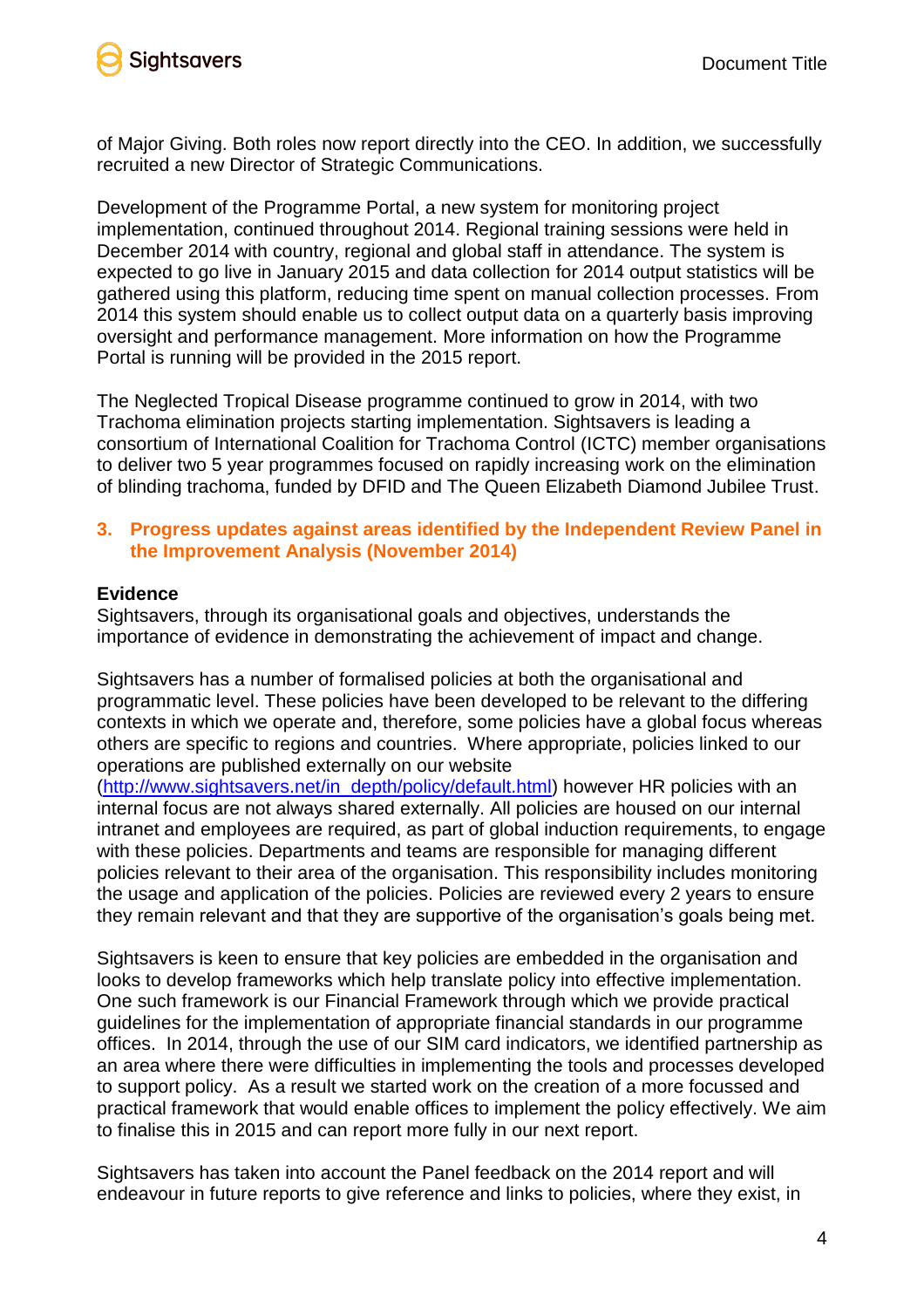

order to provide a robust evidence base. Where policies do not exist we will aim to share additional supplementary data to act as supporting evidence.

## **Reporting process (3.5)**

The 2013 report and panel feedback, including the improvement analysis, was disseminated globally throughout the organisation. Areas of focus in the improvement analysis were discussed in depth with relevant teams responsible for these areas. Although a formal management response wasn't developed, the panel feedback has led to new initiatives being driven forward in the following ways:

- A Transparency Working Group was set up in Q4 2014 in response to the 2013 Panel feedback, to ensure efforts to engage with transparency and accountability initiatives within the organisation are joined up and disseminated. Membership of the group represents both programme and finance and operations departments with the aim of strengthening cross organisational understanding of transparency and accountability and to embed it into policy and practice.
- The frequency of reporting to the INGO Accountability Charter has changed to biannual reporting however annual data collection will be ongoing for HR, environmental and fundraising indicators. This is to ensure the organisation continues its engagement and analysis of information relating to organisational transparency and accountability.
- The 2013 report was produced in conjunction with other organisational reporting initiatives, including the Annual Review and the DFID PPA annual report. This was to ensure consistency in transparency and accountability messaging to our internal and external stakeholders, which includes donors and supporters. This practice has proved useful in embedding understanding of transparency and accountability throughout the organisation and in improving the quality of our reporting. This practice will continue for future reporting processes.
- At the end of 2014, two new projects were initiated. The first to review internal processes and procedures for designing programmes (the Project Design Process) and the second to conduct a review of our interaction with partners throughout the project life cycle processes (the Partnership Framework review). Transparency and accountability have been placed at the heart of both these initiatives as we believe we are ultimately accountable to our partners, who deliver much of our shared programmes and to our beneficiaries who participate in and benefit from our projects. This will be reflected in the project results as they come to completion in 2015 and specific details will be provided in our 2015 annual report to The Charter.
- A global transparency resource has been set up on our intranet for internal staff to engage with. The resource houses information on the INGO Accountability Charter and the International Aid Transparency Initiative (IATI), including reporting and feedback documentation.

## **Complaints handling mechanism (NGO2)**

The Complaints Policy has been running successfully for one year and a direct link has been established between our complaints policy and our internal control and assurance mechanisms. In 2014, our Internal Audit and Assurance function incorporated the quarterly review of the complaints log into its remit. Complaints that are received, both internally and externally, now influence our approach to assurance and are featured in our audit programme. Testing has been incorporated into internal audits to ensure that operational changes in response to complaints are adequate in order to mitigate future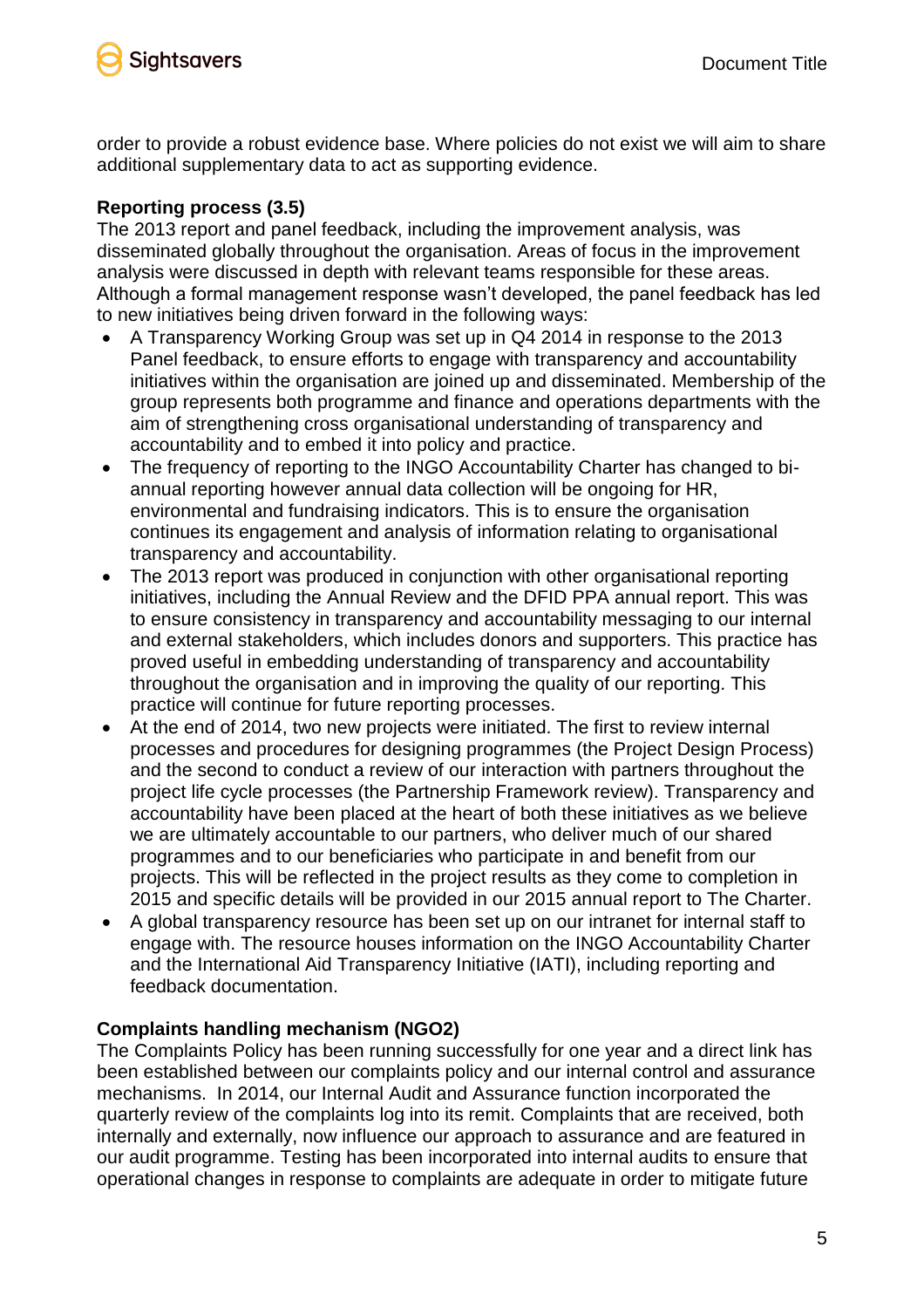

grievances. There are plans to audit the complaints policy and procedures structure in 2017

The complaints procedure and policy is available on our website at the following link [http://www.sightsavers.net/about\\_us/governance/20930.html.](http://www.sightsavers.net/about_us/governance/20930.html) In addition, a dedicated area on the organisation's internal intranet has been developed for employees to engage with, which includes the Global Complaints Policy, guidance procedures on how to handle complaints and process documentation to be completed when a complaint arises.

## **Resolution of complaints (NGO9 and PR6)**

Sightsavers has a grievance procedure in place which includes an organisational policy and process for handling grievances. Recently reviewed in 2014, the policy is managed and monitored by the Human Resources department and is known by employees. The Grievance Policy and procedures are attached as appendix 1 and 2.

As detailed in the 2013 report, Sightsavers and its entities operate in compliance with a number of internal guidelines and a broad range of legal national standards and voluntary codes. The requirements of these standards and codes, along with our internal procedures, govern how we manage and report against complaints that are received.

In 2014, the number of complaints recorded in relation to fundraising activities are detailed below, broken down by type of activity. Complaints are reported annually to Fundraising Standards Board (FRSB) and are published on their website at the following link [\(http://www.frsb.org.uk/organisation/sightsavers/\)](http://www.frsb.org.uk/organisation/sightsavers/)

| <b>Type of fundraising</b>         | <b>Volume</b> | <b>Complaints</b> |
|------------------------------------|---------------|-------------------|
| Telephone fundraising              | 124607        | 14                |
| Addressed pieces of direct mail    | 1376251       | 127               |
| Un-addressed pieces of direct mail | 74905         | 0                 |
| <b>Email fundraising</b>           | 1014690       | 6                 |
| Radio advertising                  | 2400000       | $\overline{0}$    |
| <b>Television adverts</b>          | 225173000     | $\overline{0}$    |
| <b>SMS fundraising</b>             | 5582          | 4                 |
| Press advertising                  | 4716139       | $\overline{0}$    |
| Magazine / Newspaper inserts       | 5355707       | 0                 |
| Prospect face to face fundraising  | 13530         | 4                 |
| <b>Outdoor events</b>              | 11            | 0                 |
| <b>Raffles</b>                     | 194088        | 3                 |
| <b>Fundraising from business</b>   | 110           | $\overline{0}$    |
| <b>Trusts and foundations</b>      | 1491          | $\overline{0}$    |
| Major donor fundraising            | 300           | $\overline{2}$    |
| Online fundraising                 | 8756052       | $\overline{0}$    |
| Cash collections                   |               | $\overline{0}$    |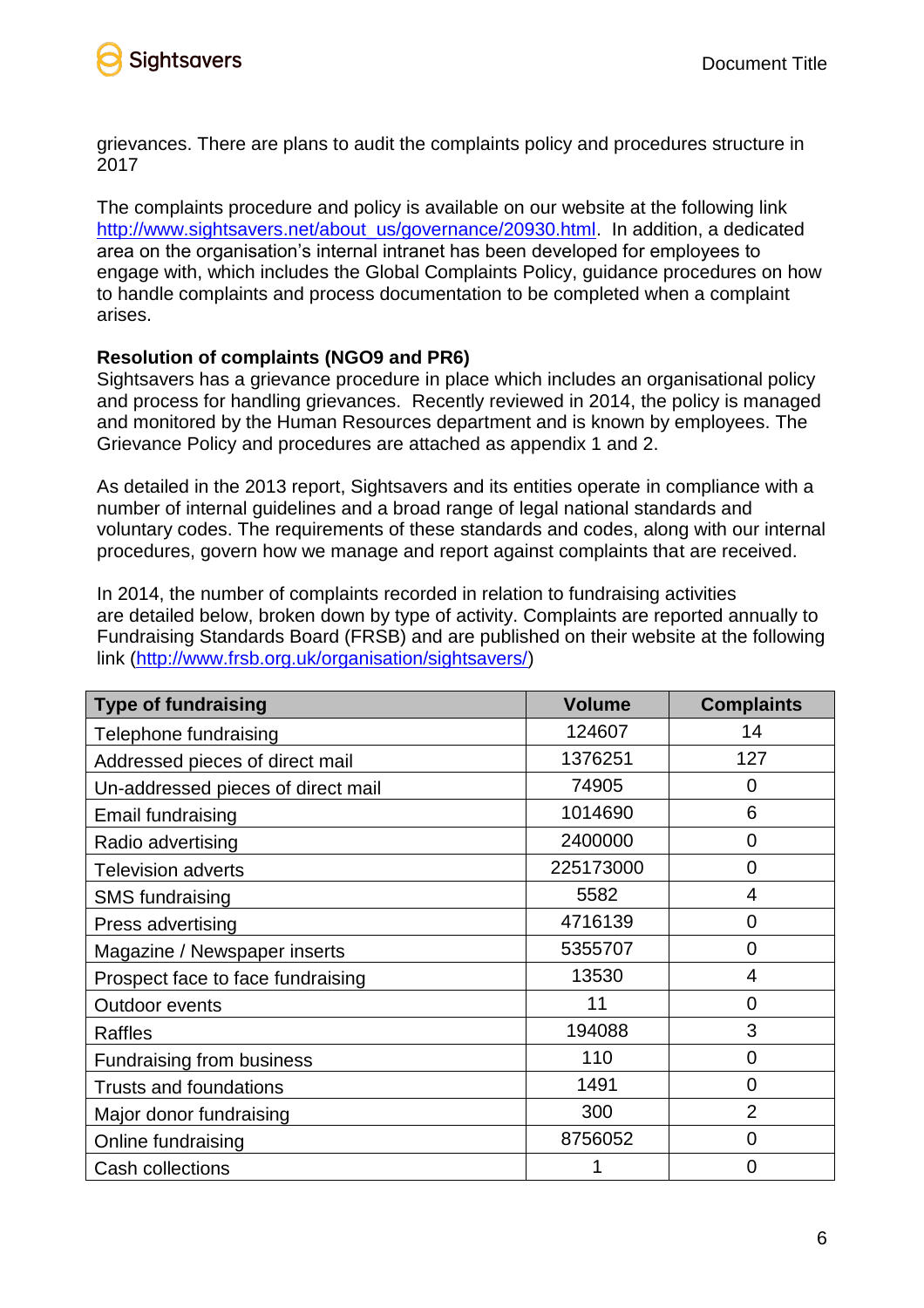

Fundraising complaints received directly are logged on our supporter database with responses and actions recorded in detail. Sightsavers' Customer Care team is responsible for handling all direct complaints and responses differ depending on the fundraising activity. In 2014 all complaints were resolved satisfactorily by the Customer Care team without escalation to senior management teams being required.

The Fundraising Standards Board (FRSB) has their own complaints handling mechanism, which is detailed on their website and can be accessed via the following link [http://www.frsb.org.uk/complaints/the-complaints-process/.](http://www.frsb.org.uk/complaints/the-complaints-process/) The FRSB complaints mechanism operates on a 3 tier system. In 2014 the complaints raised to Sightsavers via the FRSB were all resolved within tier 1 of the complaints procedure.

At the end of 2014, work began to review and update our existing Donations Acceptance Policy, which describes where our Global Fundraising teams will accept donations from. In recognition of the Panel feedback, this policy will now be further developed to create an overarching Fundraising Policy covering where we will seek and accept donations from and illustrating our approach to fundraising in general. The Fundraising Policy will be developed in 2015 and will also take in consideration our global fundraising operations in India, the Middle-East and Europe. Detail on the policy development process and the signed off document will feature in our 2015 report submission.

## **Advocacy (NGO5)**

A developed and signed off process for developing policy is managed by the Policy and Global Advocacy Directorate (PGA). The organisation aims to ensure that its policy and advocacy work is consistently of a high standard and informed by research and evidence, both, from within the organisation and from outside. To ensure continued consistency in this area a Policy Development Guide (attached as appendix 2) was rolled out in 2014, aimed at promoting good practice in policy development within PGA. The guide seeks to draw a closer link between the policy change desired (the intended outcome) and the policy paper (the output). This in turn should enable the organisation to meet its SIM card objective, of delivering effective joined-up advocacy, more effectively. At the time of writing however this guide has not been made publically available and we will consider whether that should now be done.

In terms of corrective adjustments, in 2015, we propose to carry out an evaluation to establish the degree of influence and contribution the policy campaign (Put Us in the Picture) has had on the establishment of the Department for International Development's Disability Framework. This evaluation, at mid-point between phases one and two of the campaign, will enable us to document and learn and make any corrective adjustments necessary for phase two of the campaign. This will help influence decision making about the policy, political and public facing aspects of the campaign, including if necessary and appropriate recommendations for an exit strategy.

# **Appendices**

- 1. Sightsavers' Grievance Policy, 2014, Human Resources department
- 2. Sightsavers' Grievance Procedures, 2014, Human Resources department